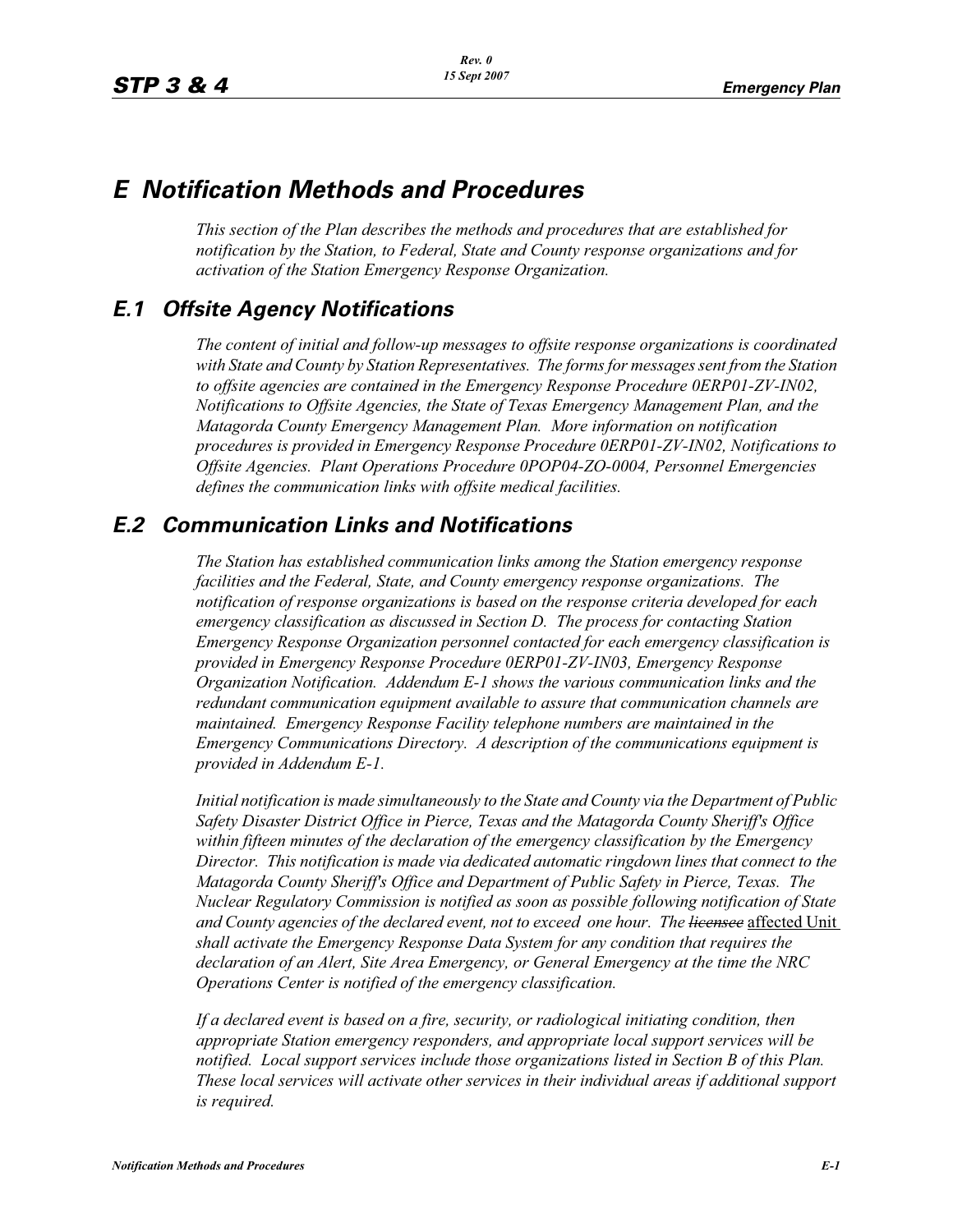#### *E.2.1 Unusual Event*

*For an Unusual Event, emergency classification, the Shift Supervisor serving as Emergency Director, will initiate notifications in accordance with Emergency Response Procedure 0ERP01-ZV-IN02, Notifications to Offsite Agencies, and 0ERP01-ZV-IN03, Emergency Response Organization Notification. These procedures are prepared to meet the requirements of Code of Federal Regulations, Title 10, Part 20.2202 or 50.72.*

#### *E.2.2 Alert*

*For an Alert emergency classification, the Emergency Director will initiate notifications in accordance with Emergency Response Procedure 0ERP01-ZV-IN02, Notifications to Offsite Agencies, and augment the onshift duty complement using 0ERP01-ZV-IN03, Emergency Response Organization Notification. The Station Emergency Response Organization will be notified and requested to report to their respective Emergency Response Facilities. The Operations Support Center and the Technical Support Center will be activated. The Emergency Operations Facility and Joint Information Center are staffed as a precautionary action, and may be activated at the discretion of the Emergency Director. Dose projection capability is provided in the Emergency Operations Facility at an Alert. Personnel in the Emergency Operations Facility act in a support role to the Technical Support Center. The purpose of this emergency classification is to provide early and prompt notification of minor events which could lead to more serious consequences given operator error or equipment failure, or which may be indicative of more serious conditions that are not yet fully realized.*

#### *E.2.3 Site Area Emergency*

*For a Site Area Emergency classification, the Emergency Director will initiate notifications in accordance with Emergency Response Procedure 0ERP01-ZV-IN02, Notifications to Offsite Agencies, and augment the activated ERO staff utilizing 0ERP01-ZV-IN03, Emergency Response Organization Notification. Members of the Station Emergency Response Organization are notified and requested to report to their respective emergency response facilities* which are activated at the Site Area Emergency. *The emergency classification reflects conditions where full mobilization of emergency personnel is indicated, as well as, the dispatch of Offsite Field Teams with associated communications.*

*The Department of State Health Services, shall establish communications with the Matagorda County Emergency Management Organization, the Texas Department of Public Safety, the Governor's Division of Emergency Management, and the Station.* 

*The Department of State Health Services, may activate its Radiological Response Organization and dispatch Radiological Response Teams to the site environs to perform radiological monitoring and environmental impact assessment. The Emergency Management Council is activated upon notification of the declared event by the Station. The Department of State Health Services may dispatch a mobile environmental analysis and sampling vehicle to the Staging Area at the Bay City Civic Center to assist the Radiological Response Teams.*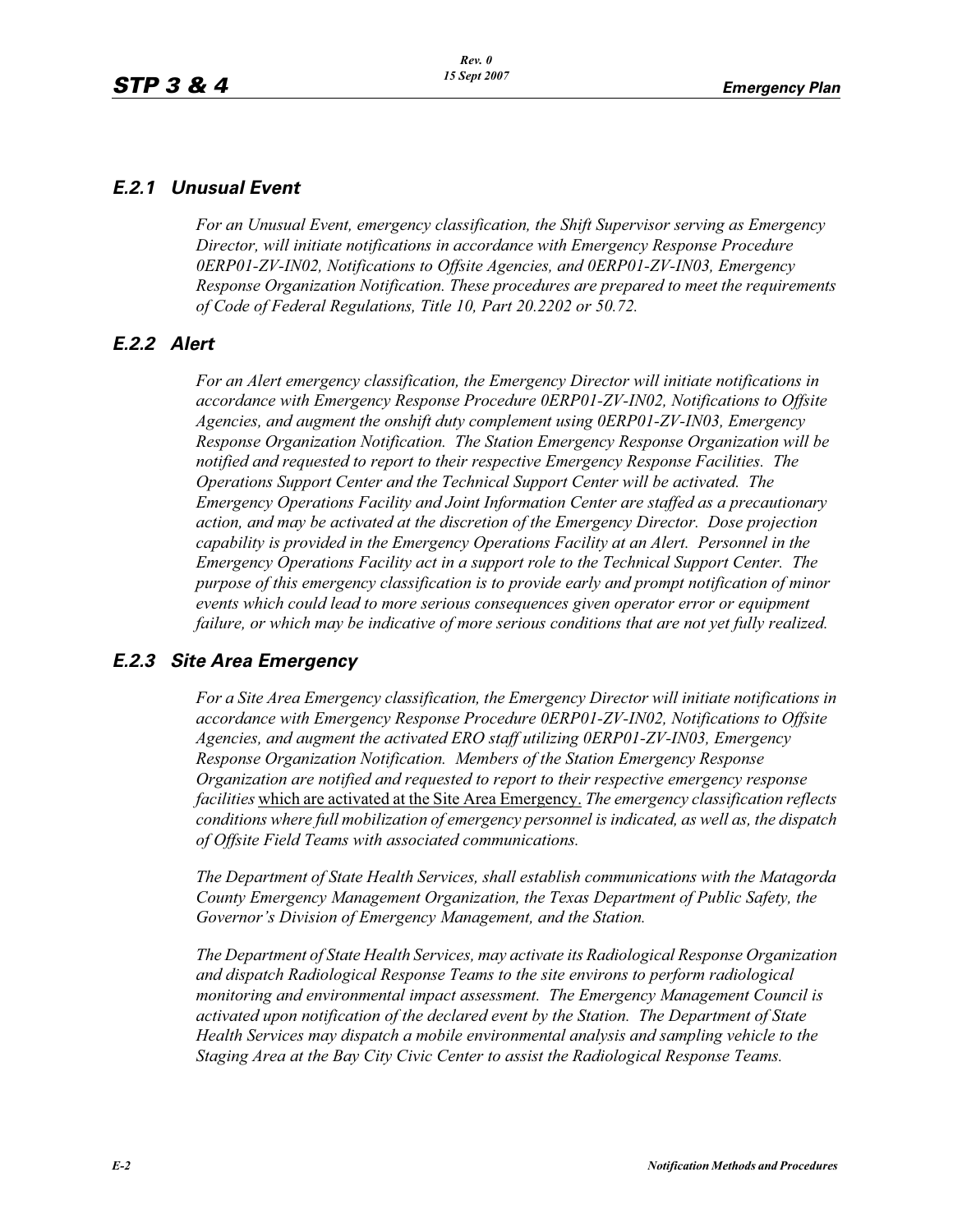#### *E.2.4 General Emergency*

*For a General Emergency classification, the Emergency Director will initiate notifications in accordance with Emergency Response Procedure 0ERP01-ZV-IN02, Notifications to Offsite Agencies, and notify Emergency Response Organization personnel utilizing 0ERP01-ZV-IN03, Emergency Response Organization Notification. The entire Station Emergency Response Organization is notified and directed to report to their respective emergency response facilities. The emergency classification reflects conditions requiring immediate implementation of appropriate predetermined protective actions.*

*The Department of State Health Services, shall establish communications with the Matagorda County Emergency Management Organization, the Texas Department of Public Safety, the Governor's Division of Emergency Management, and the Station.*

*The Department of State Health Services, may activate its Radiological Response Organization and dispatch Radiological Response Teams to the site environs to perform radiological monitoring and environmental impact assessment. The Department of Public Safety may provide escort for the Department of State Health Services, Radiological Response Team personnel. The Emergency Management Council is activated upon notification of the declared event by the Station. The Department of State Health Services will dispatch a mobile environmental analysis and sampling vehicle to the Staging Area at the Bay City Civic Center to assist the Radiological Response Teams.*

## *E.3 Notification of the General Public*

*The general public (resident and transient population) will be notified of an Unusual Event through press releases, radio broadcasts, and other news media. The general public will be notified of Alert or higher declarations through news advisories and/or Emergency Alert System messages prepared by Matagorda County Emergency Management officials. During emergencies that may require the implementation of protective actions, the general public will be alerted by the Prompt Notification System, which consists of alert radios, warning sirens, and news advisories and/or Emergency Alert System messages. This system is designed to enable the County authorities to notify essentially all of the population within the Emergency Planning Zone within about fifteen minutes.* 

*Sirens are utilized to alert the more densely populated areas identified on Figure E-1. This system was designed considering the Federal Emergency Management Agency's Outdoor Warning System Guide (CPG-17), Federal Emergency Management Agency - Report-10, and the Nuclear Regulatory Commission's guidance presented in NUREG-0654/Federal Emergency Management Agency Report-1. All sirens have a single tone, two signal capability with a required signal duration of at least three minutes. The siren system is activated from the Matagorda County Sheriff's Office, or from the Station Emergency Operations Facility; individual sirens can be activated singularly at the individual siren location. The Station is responsible for the maintenance and routine testing of the siren system in accordance with NUREG 0654/Federal Emergency Management Agency Report-1 and the siren manufacturer's technical manual.* 

*Deficiencies that are identified in the routine testing of the siren subsystem shall be corrected in an expedient manner not to exceed four months [10CFR50.54(s)(2)]. During this period of*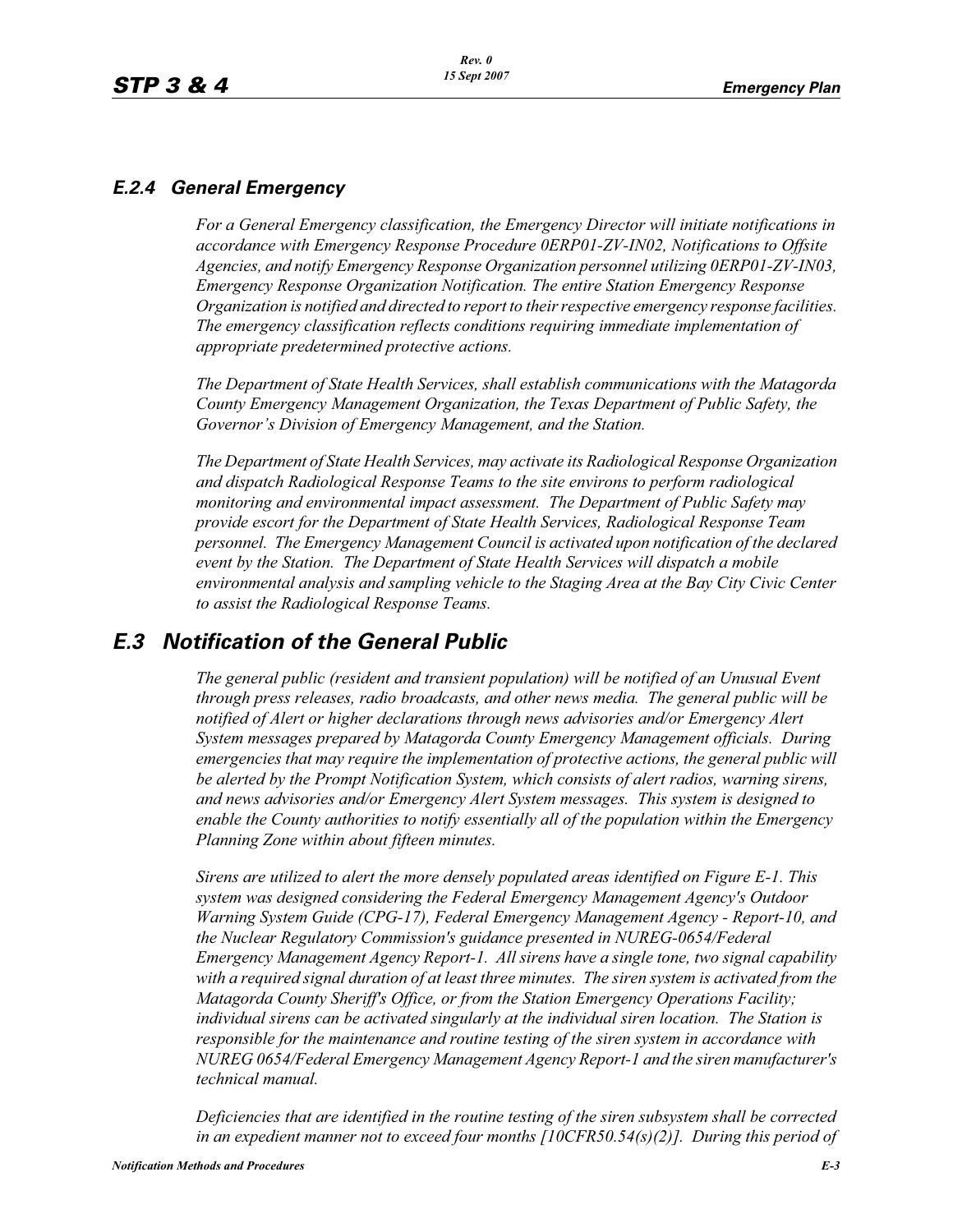*time, alternate notification methods shall be provided for residents within the siren's coverage, if the deficiency renders a siren out-of-service. This service is described in Matagorda County Emergency Management Plan Procedures.*

*The warning sirens and alert radios are activated by radio signal. The primary activation point is the Matagorda County Sheriff's Office. The sirens are activated by radio directly from the Sheriff's Office. The alert radios are activated by an Emergency Alert System signal from KMKS FM Radio Station in Bay City based on direction from Matagorda County Emergency Management officials. This service to the general public is provided 24 hours per day to accommodate day or night activation's. The secondary control point for the siren system is the Station Emergency Operations Facility. The siren system will be activated at the secondary control point only as directed by the Matagorda County Emergency Management officials and as approved by the Emergency Director.* 

*Reasonable efforts shall be made to provide alert radios to residences within the ten mile emergency planning zone that are outside the effective coverage area of the siren system, as well as to major businesses, recreational areas and schools within the ten mile emergency planning zone. The alert radios are tested on a regular basis with activation of the test signal for the Emergency Alert System. Radios have a battery backup provision in the event of power failure. Instructions for use accompany the radio package. Maintenance and documentation is the responsibility of the Station.* 

*The public receives instructions periodically that they are to tune to their local Emergency Alert System radio station, KMKS FM Radio, for emergency instructions whenever the sirens or alert radios are activated. The Emergency Alert Messages originate from Matagorda County officials.* 

## *E.4 Matagorda County Instructions to the Public*

*Matagorda County Emergency Management officials may use preformatted messages which give instructions to the public regarding specific protective actions to be taken by occupants of affected areas, if protective actions become necessary. Typical text for the messages are provided in the Matagorda County Emergency Management Plan Procedures. The Station has established notification methods and will provide information to Matagorda County that will allow officials of Matagorda County to make decisions on the appropriate public warning messages to be broadcast via the Emergency Alert System.*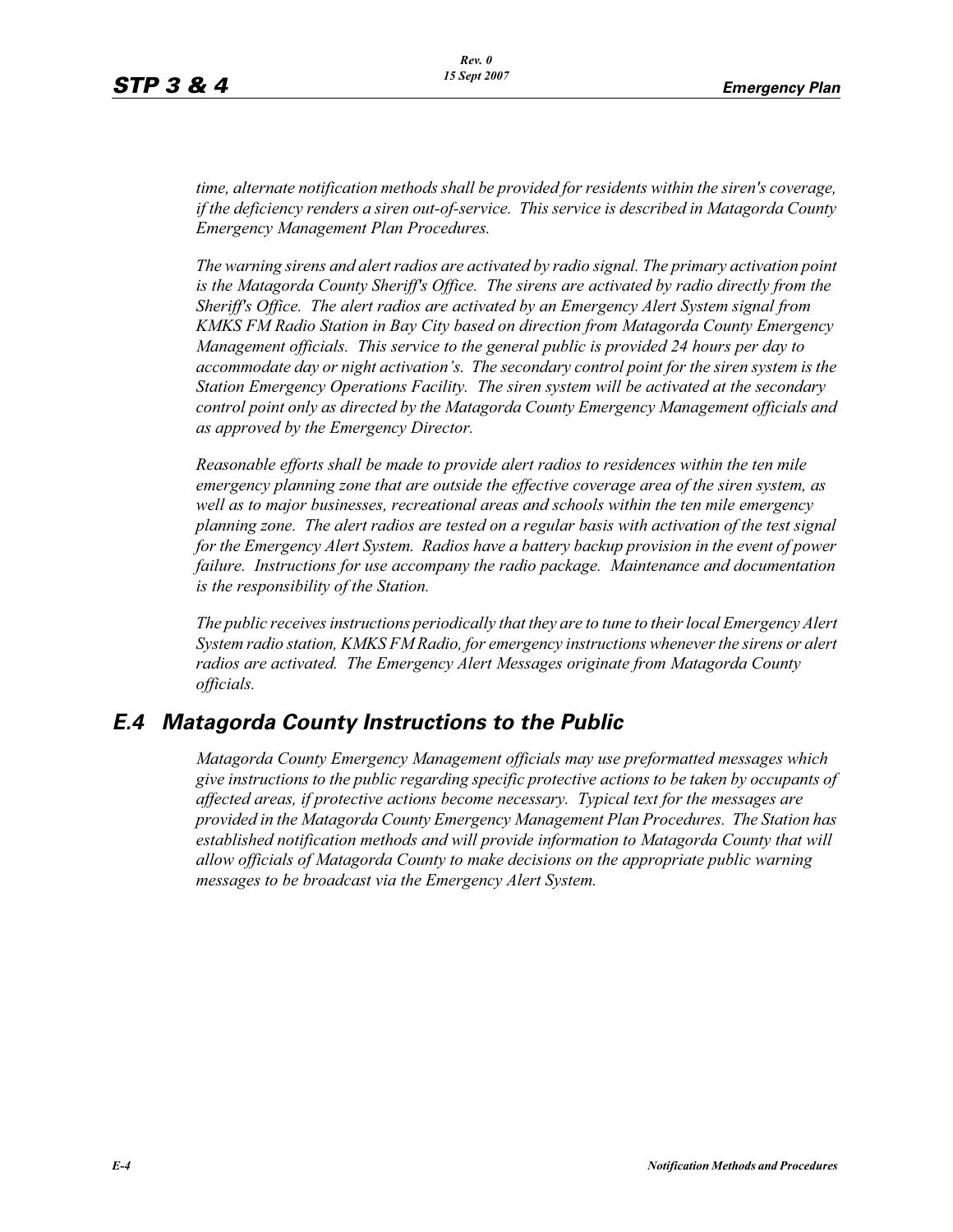#### *Addendum E-1 Emergency Response Facilities Communications Page 1 of 5 3*

#### *1.0 Function*

*The communications systems are designed to provide rapid and efficient communications required for operation and administration of the plant under all operating and emergency conditions. The diverse subsystems provided assure that adequate onsite and offsite communications are available to support orderly plant operation, shutdown, firefighting, and evacuation. In addition, attention is given to maintaining contact with the Matagorda County Sheriff's Office, the Department of Public Safety Disaster District in Pierce, Texas, and the Nuclear Regulatory Commission.*

#### *2.0 Design Bases*

*The communications systems are not safety related and have no safety design bases. Failure of these systems shall not compromise any safety-related system nor require a plant shutdown.*

*The communications systems are designed to provide effective onsite and offsite communications. It allows operation and administration of the plant during all modes of operation.*

## *3.0 Description*

#### *3.1 The following typical subsystems are provided:*

- -*Telephone System*
- -*Public Address (paging/alarm system)*
- -*Maintenance Jack System*
- -*Two-way Radio System*
- -*Radio Paging System (beeper)*
- -*Communications Console*
- -*Satellite Telephone*
- *Emergency Notification & Response System (ENRS)*

#### *3.1.1 Onsite Communications Systems*

#### *3.1.1.1 Telephone System*

*The telephone system is a Public Branch Exchange system that provides dial access to General Telephone Company of the Southwest in the Palacios central office, and microwave circuits to Bay City and Houston. The system has an independent, automatic starting and switching, backup power source. Additionally, dial*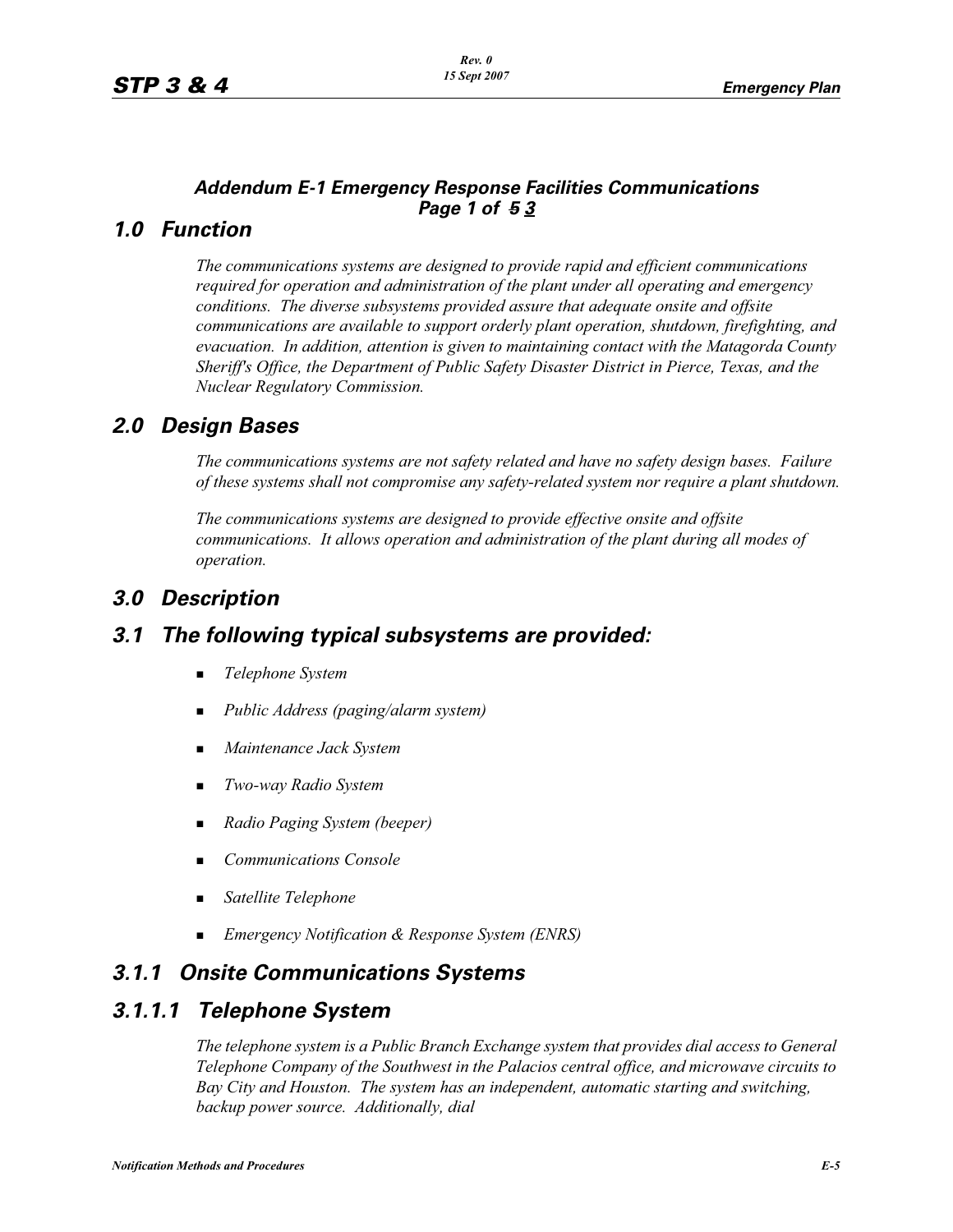#### *Addendum E-1 emergency Response Facilities Communications Page 2 of 5 3*

*access to the plant voice paging system, the radio paging system (beeper) and telecopiers is provided.*

## *3.1.1.2 Public Address (Paging/Alarm System)*

*The voice paging and alarm system is provided to transmit routine messages, and emergency signals, such as fire, plant evacuation, and radiation emergency alarms. Flashing lights are provided in high noise areas inside plant buildings.*

#### *3.1.1.3 Maintenance Jack System*

*Telephone jack stations are provided throughout the plant for operating convenience during repair, operation, and maintenance of equipment required for safe shutdown.* 

*Two-Way Radio System Radio repeater base stations provide communication between control base stations, mobile units and hand-held portable radios within the plant area. Self-contained batteries power hand-held portables.* 

## *3.1.1.4 Radio Paging System (Beeper)*

*The radio paging system includes a fixed transmitter and receives only portable units. The pager system is a tone system that may be activated from plant telephones or from offsite touchtone telephones.* 

## *3.1.1.5 Communications Consoles*

*The communications consoles provide plant operators with access to the telephone system, twoway radio channels, radio paging systems, and the public address systems. Plant emergency and fire alarm signals are activated from designated communications consoles.*

## *3.1.1.6 Emergency Notification & Response System (ENRS)*

*ENRS is an offsite automated computer operated system used for ERO pager activation and AutoDial Telephone notification of declared emergencies. This system maintains a redundant system in case of a primary system failure. A backup to the offsite automated computer system consists of activation of all STPNOC ERO pagers.*

## *3.1.2 Offsite Communications Systems*

*Access to the nationwide dial telephone network is through the local telephone exchange at Palacios, Texas. The exchange is owned and operated*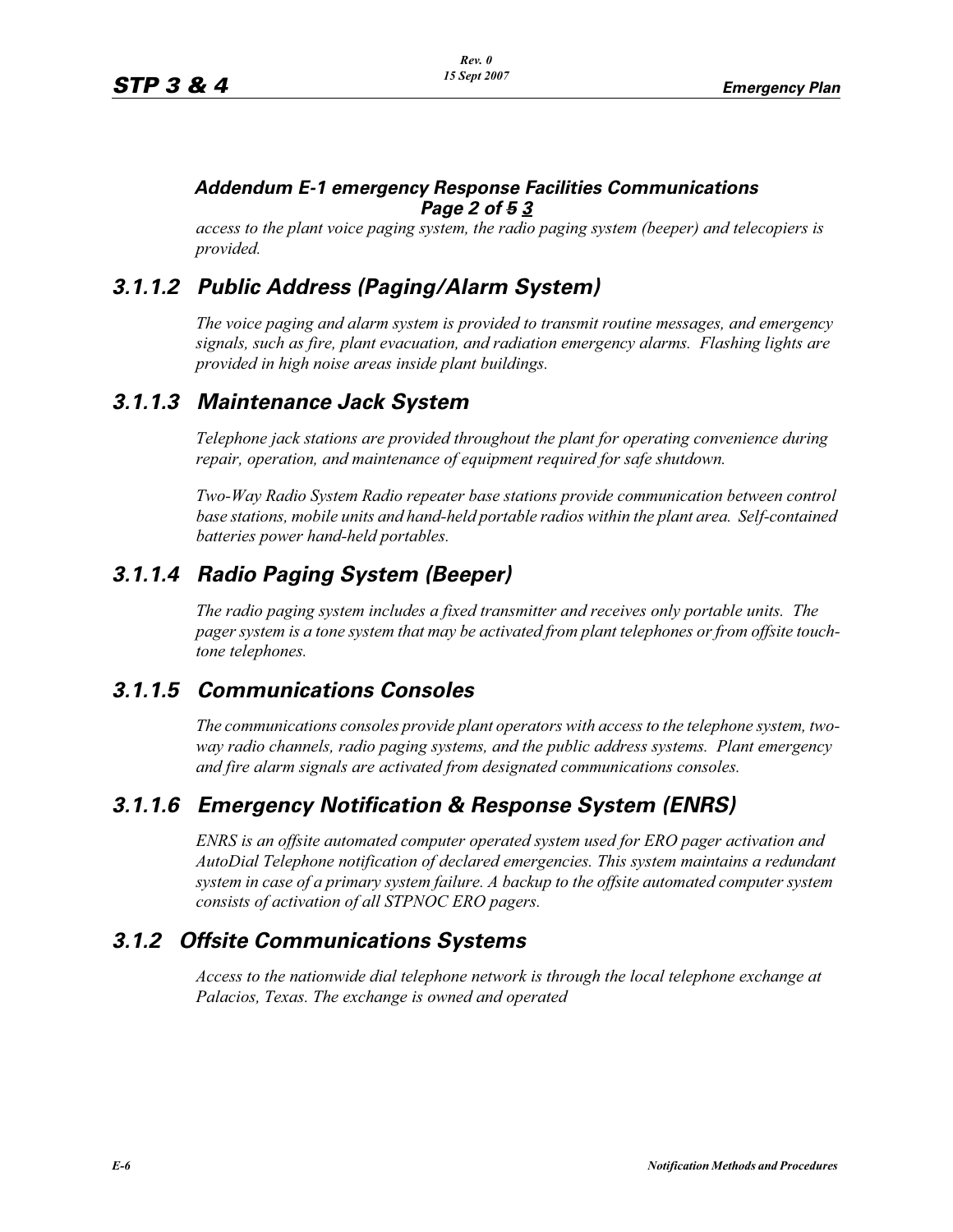#### *Addendum E-1 Emergency Response Facilities Communications Page 3 of 5 3*

*by General Telephone Company of the Southwest. The Center Point Energy microwave system also provides communication circuits into Houston. Offsite communication with the commercial telephone network is established via these circuits and can be accessed from both the Control Rooms, both Technical Support Centers, and the Emergency Operations Facility.*

*Dedicated automatic ringdown lines allow immediate and direct contact with the Matagorda County Sheriff's Office and the Texas Department of Public Safety, Disaster District Sub 2C in Pierce.*

 *The Federal Telephone System (FTS) 2001 is a dedicated telephone system for establishing contact with the Nuclear Regulatory Commission Operations Center in Rockville, Maryland. This telephone circuit is also known as the Emergency Notification System.*

*The Health Physics Network, another Federal Telephone System (FTS) 2001 dedicated telephone system, is designed to provide communications with the NRC Health Physics Section and/or other nuclear power plants during a declared emergency or drill/exercise.*

*Special telephone service circuits allow immediate and direct contact with the STP Coordinator.*

*A satellite telephone is maintained in the Control Rooms. This telephone can be operated on Alternating Current or Direct Current power and provides worldwide access via satellite in case of a total loss of all telephone capability to the Station and/or surrounding area.*

## *3.2 Operation*

*The communications systems are designed to allow contact among plant personnel, and plantto-offsite communications during normal and emergency conditions.Station procedure 0PGP05-ZV-0011, Emergency Communications, provides guidance regarding the operation of the Emergency Communication systems when responding to an emergency or drill/exercise. Station procedures 0PGP05-ZV-0002, Emergency Response Activities Schedule, and 0PGP07- ZA-0011, Communication Systems, provide details on the maintenance and testing requirements for the communication systems.*

#### *3.3 Systems Interface*

*The telephone system provides interface between incoming telephone lines, the microwave system, plant voice paging system, radio-paging system, communications consoles and other associated equipment. The communications consoles interface with the telephone system, the radio system, and the plant voice paging system. Radio and telephone equipment used in the Technical Support Centers and Emergency Operations Facility are powered from separate non-Class 1E diesel generator-backed busses. Refer to Figure E-2, Typical Emergency Response Facilities Communications Pathway.*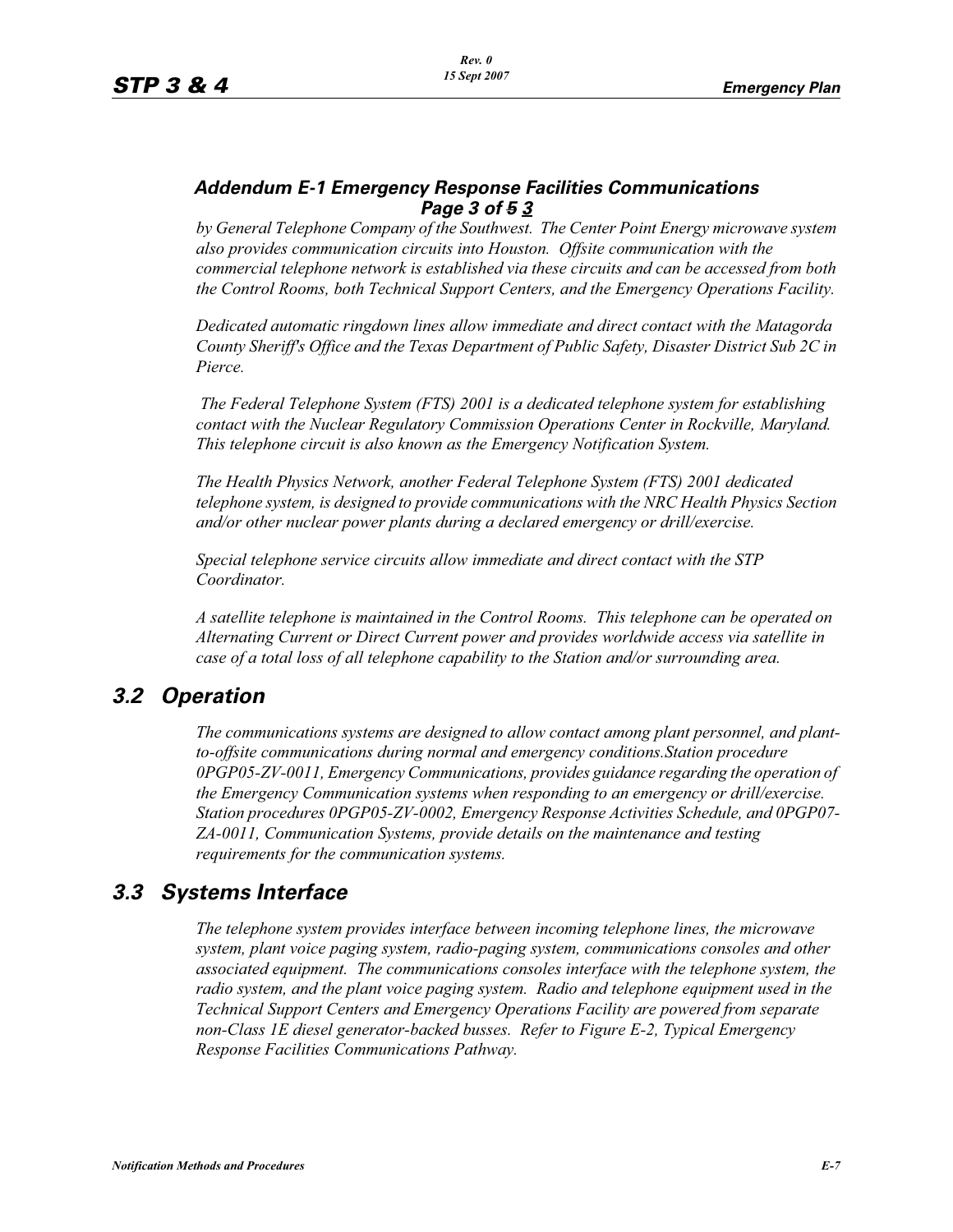

*E-8 Notification Methods and Procedures*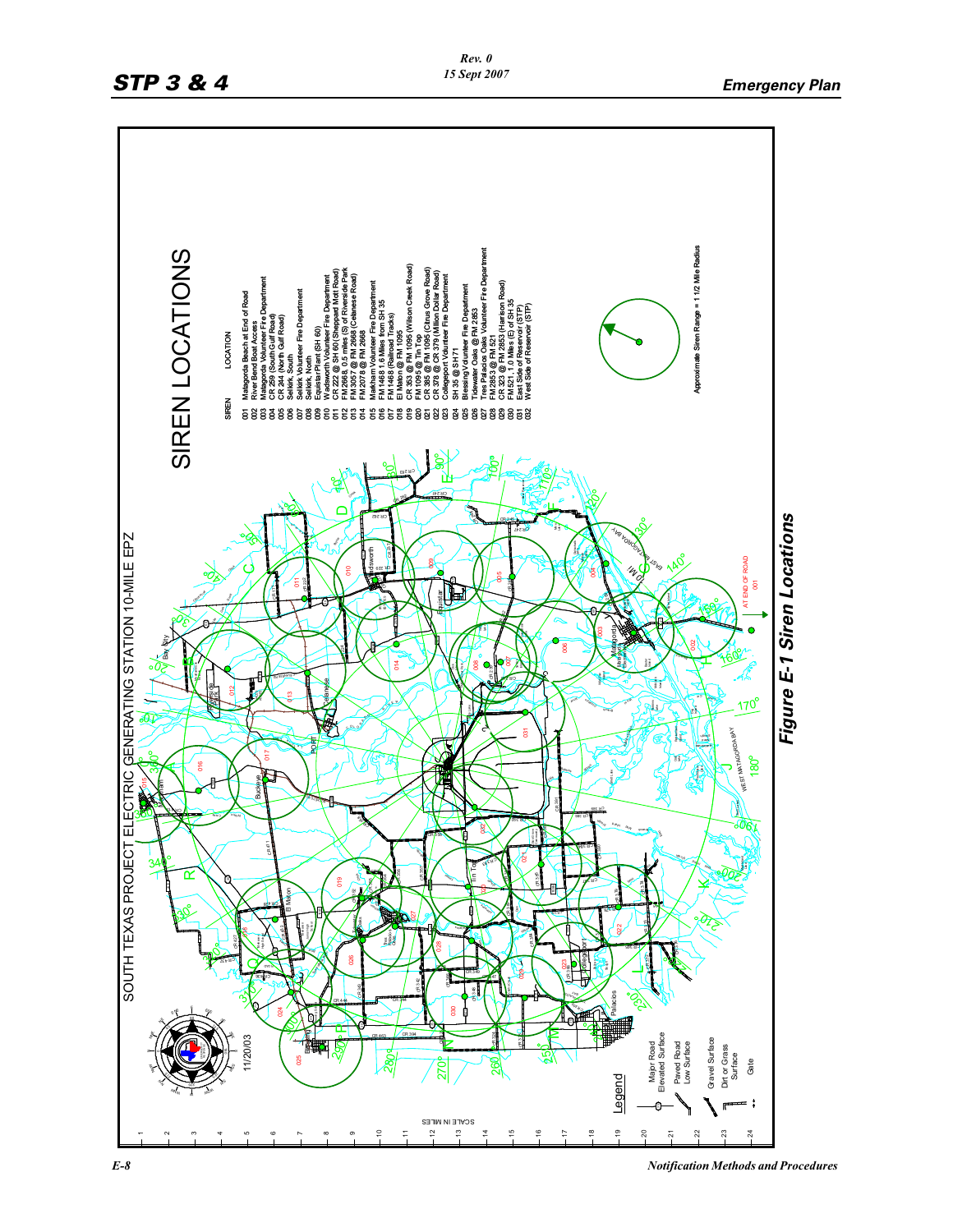

*Figure E-2 Typical Emergency Response Facilities Communications Pathway*

*Rev. 0 15 Sept 2007*